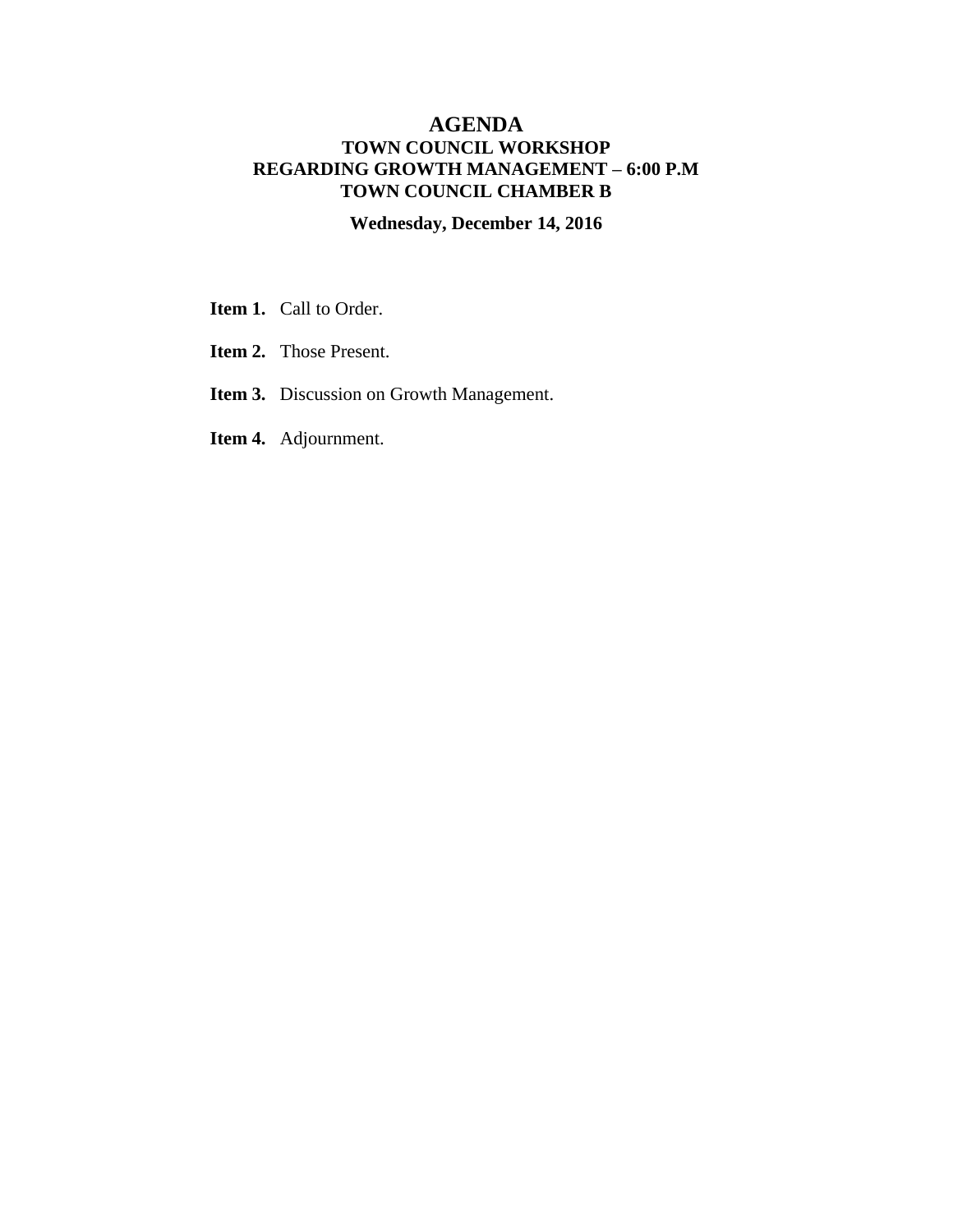### **Growth Management Ordinance Overview & Recent Housing Trends**

The Town of Scarborough has had a Growth Management Ordinance in place since 2001. This ordinance was established after a Town-wide Growth and Services Report was performed that demonstrated that new residential development, most particularly new single-family home construction, was occurring at such a rapid rate that it was stressing and overburdening municipal services, and in particular the capacity of the school system and its facilities. The Ordinance was structured to establish reasonable and appropriate limits on the number and allocation of housing starts on a yearly basis so that the Town could experience more consistent and stable population growth (particularly increases in school-aged children) and be able to plan for the requisite municipal services and infrastructure as well as to avoid continued rapid growth that outpaces the Town's ability to expand its school facilities.

After a few years of adaptation, the Ordinance did just that and moderated the quantity of new housing units per year from 272 units in '00, 180 in '01 and 228 in '02 to 159 in '03, 130 in '04 and 96 in '05.

The Growth Management Ordinance has done this by establishing an "annual allocation" of 135 growth permits. This includes growth permits for all types of new residential development (single-family, multifamily, affordable units etc.). Under the current Ordinance a growth permit is needed for every typical new residential dwelling unit (directed principally at single-family homes), with the except that smaller units in attached housing (duplexes, multi-family etc.) are allowed to be counted at 0.5 or 0.66 a growth permit depending on their size, bedrooms and occupancy characteristics. Replacement or reconstructed dwellings, dwellings on family gift lots, and accessory units don't require growth permits. After growth permits are issued they are required to be converted to building permits within 6 months.

The following graph illustrates the pace of new residential dwellings and the quantity of growth permits issued out of the annual allocation since 2008 (i.e. since the recession and changes to our housing trends):

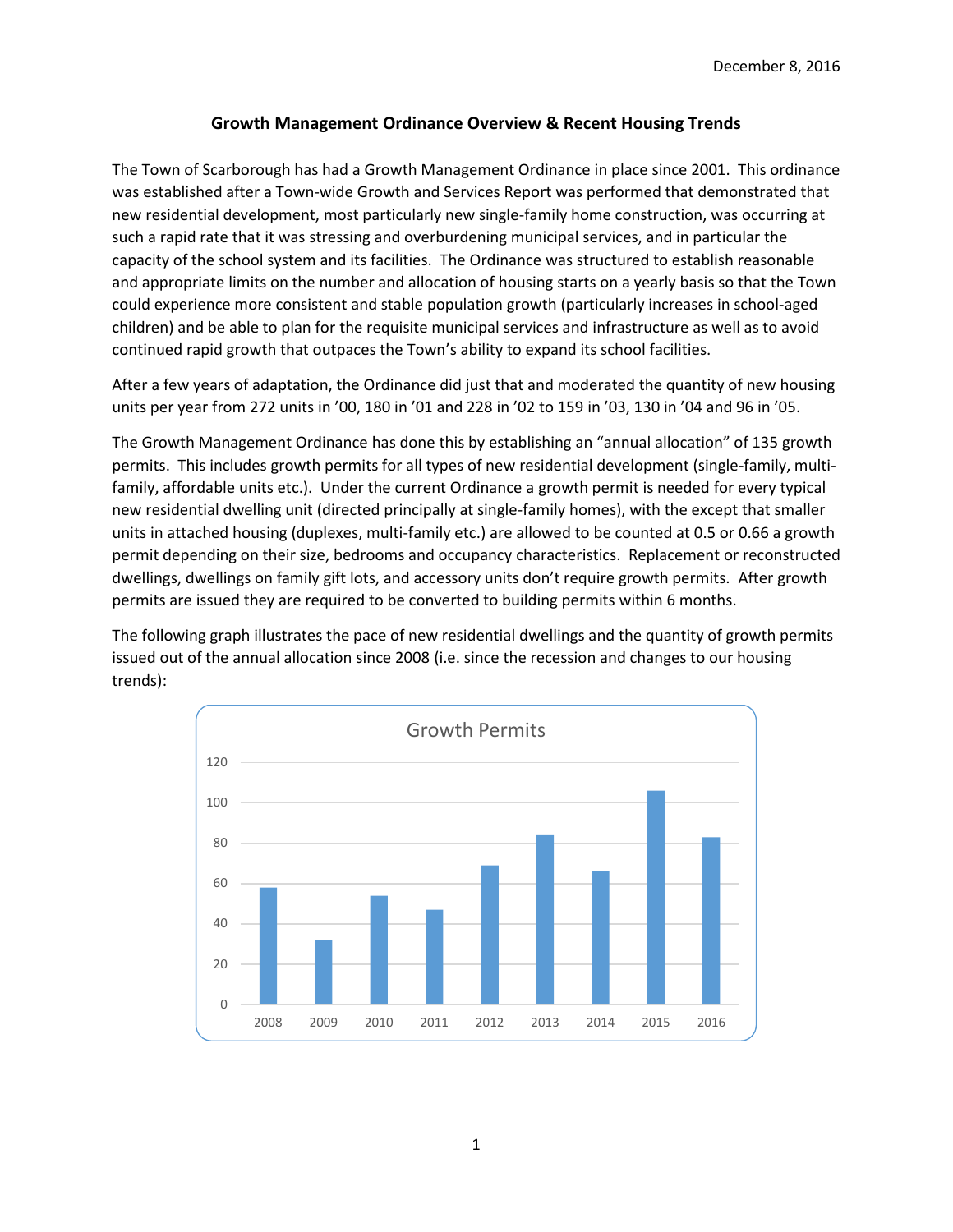

The graph above shows that we haven't reached the 135 permit limit over the past 8+ years, and only recently (2015) have we come close at 106 permits. Obviously these trends a significantly different than the new housing rates in the late '90s and early '00s mentioned earlier.

The bottom graph shows the break out of different types of permits in terms of whether they are in or out of our growth areas; multi-family units; and affordable units. These types or categories exist because in addition to the umbrella annual allocation of 135 growth permits there are other standards that:

- **Help direct residential growth to our "growth areas" (where the Town is more equipped to** handle and serve residential development with roads, public infrastructure, services etc.) by limiting permits in the limited growth area to 50, and leaving at least 85 for our growth areas;
- Limit individual development projects to 20% of the annual allocation (or 27 growth permits annually) so that individual projects don't monopolize a majority of the permits and not leave permits for other projects and individual lots and homebuilders; and
- **EXTER** Carve out a reserve of permits for affordable housing and units

Further, the Growth Management Ordinance includes a larger "reserve pool" of growth permits (which currently totals 215 permits). This reserve pool of permits is in place to guarantee permits for special projects (like affordable housing); projects that are using our incentive programs and bonuses; projects that aren't easily accommodated within the annual allocation; or projects that could unreasonably reduce the available permits for other applicants due to the scale or type of development.

The Ordinance includes specific eligibility requirements for use of the reserve pool. They include:

- Dwellings in a contract zone that indicates permits can come from the reserve pool
- Dwellings that are part of an affordable housing project where 50% or more of the units will be affordable
- Dwellings that are part of a project that uses the development transfer bonus or affordable housing bonus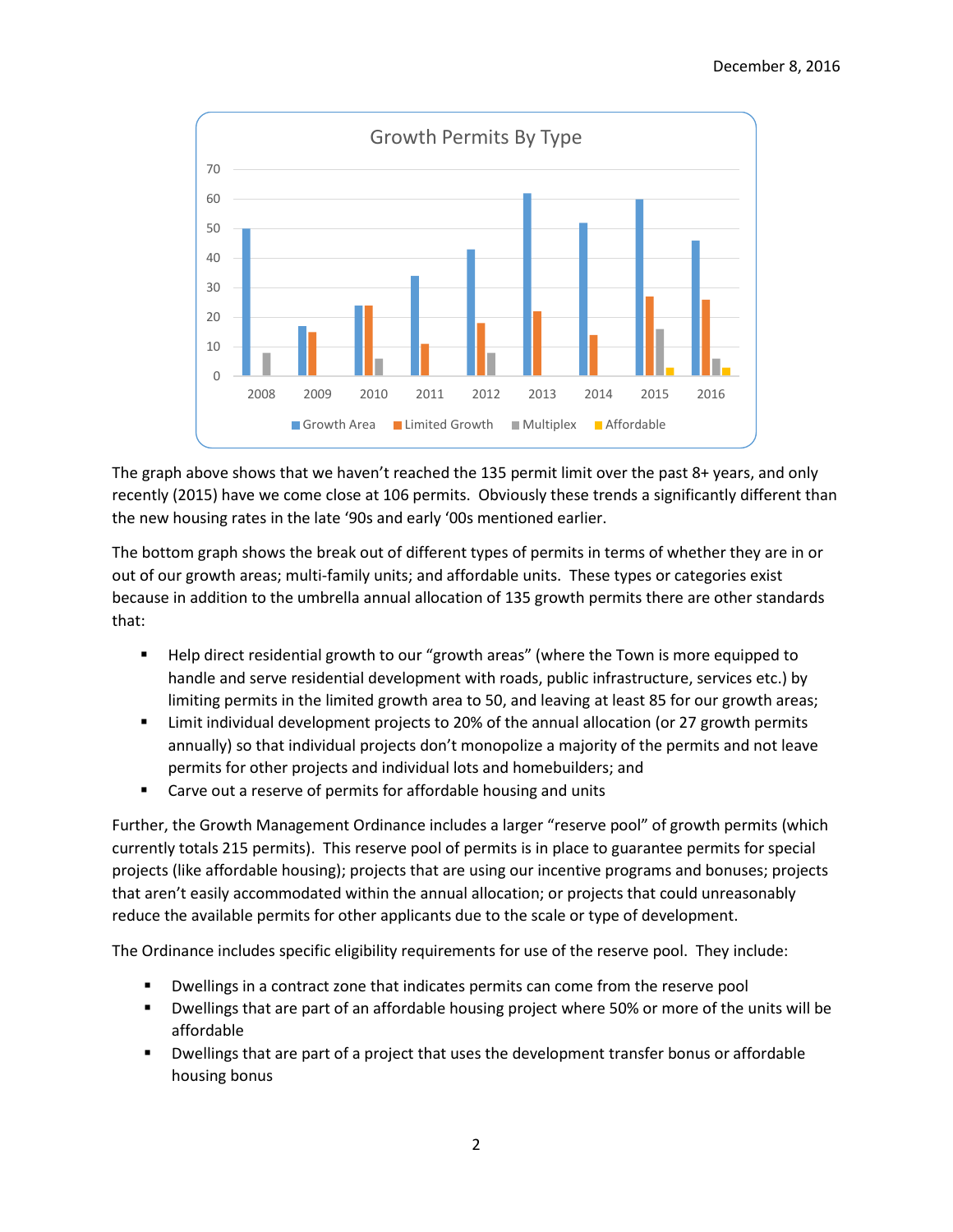Dwellings that are part of an approved subdivision at the time of the adoption of the current GM Ordinance

The Ordinance goes on to indicate that based on use and demands on the reserve pool (and automatically when the pool dips below 50 permits) the Council should monitor the permits in the reserve pool and amend the amount as needed.

In conclusion, from staff's perspective it's notable that to date our Growth Management Ordinance has been quite effective over the past 8 or more years in managing and accommodating the pace and type of residential development that the Town has seen. Of course the recession of '07-'09 has also played a significant role in moderating residential development until the past few years. Further, it has been reassuring to see that our residential growth has been occurring predominately in our growth areas as planned through our town-wide zoning scheme and the Growth Management Ordinance. This had not been the case in Scarborough for the preceding decade or two and is likely due to a variety of factors from our new contemporary residential zones, to shifting consumer preferences for more in-town locations, neighborhood styles, and dwelling types, to the fact that there are a variety of development projects underway (supply) that are meeting this demand.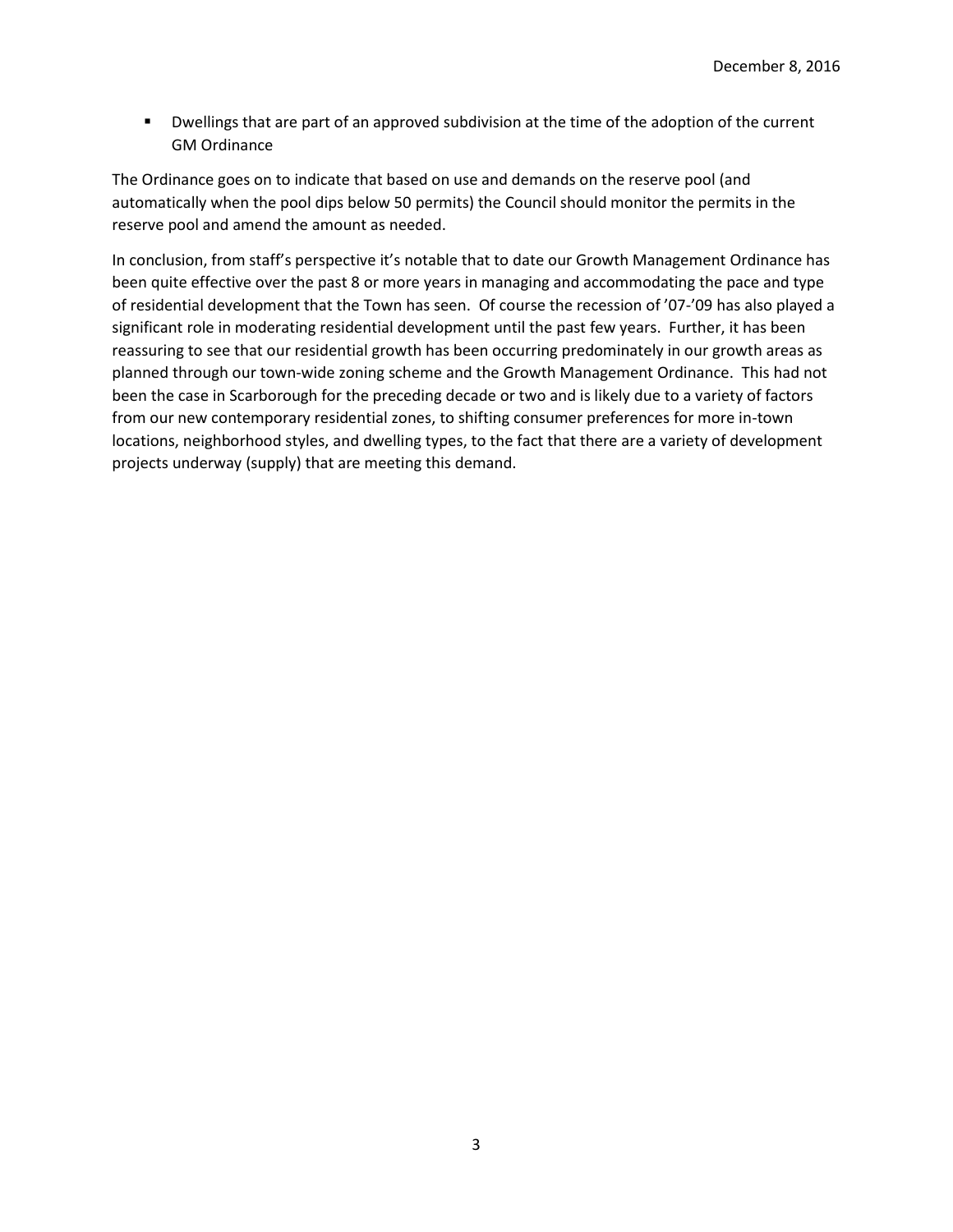# *A Preliminary Review – The Implications of Multi-Family Housing ( 1-2 Bedroom Units) & Growth Management*

#### *Current and Potential Multi-Family Housing Projects*

Currently there are a number of multi-family housing projects in Scarborough that have been approved and are planning construction; are in the development review pipeline; or are in the planning and consideration stage. These projects, range in size, scale, and setting and include:

- Multi-family units proposed within both the developing neighborhoods of Dunstan Crossing (1 36 unit building) and Eastern Village (53 units within 7 buildings);
- **Elderly independent living units approved on Griffin Rd in Dunstan (1 36 unit building);**
- Avesta Housing's affordable housing project approved at the Southgate House (38 units within 2 buildings);
- Risbara Brothers multi-family housing project proposed on Mussey Rd (72 units within 6 buildings);
- **EXECOMMERT COMMET COMMUNIMED IN A SUMMA COMMUNIOUS COMMUNIST COMMUNIST** Commercial Place LLC's multi-family housiness Park (330 +/- units within 12 to 16 buildings);
- Devine Capital LLC's potential project at Gateway Blvd/Haigis Parkway (280 +/- units within 12 buildings)

All of these potential projects are a little different in terms of market niche and living environment, as some projects are integrated within larger residential projects, others are individual buildings and sites in our community centers, and others still will be their own planned communities with common space and facilities (club house, pool etc.).

#### *Market Demand for 1 and 2 Bedroom Housing Units*

Despite the different project types, the one overriding theme is that the vast majority of the projects are focused on delivering 1 and 2 bedroom, smaller sized dwelling units (650 to 1300 SF +/-). This appears to be in direct response to market forces and the living preferences / needs of millennials, single adults, and empty nester couples, among others, as many in these demographic groups are gravitating toward this type of housing and renting vs. single-family housing and homeownership for a variety of reasons.

As the Council is likely aware, the Town through both its Comprehensive Plan and various zoning districts has anticipated and prepared for this form of housing, design and scale in our growth area residential and mixed use zones. So the policy decisions to generally enable this type of housing have been made, but how to, and whether to, pace the volume and construction of units of this type remains an important policy matter.

#### *Growth Management Ordinance and Larger-Scale Multi-Family Housing*

This is an important policy matter because currently our Growth Management Ordinance is not structured to enable larger scale multi-family housing projects with large building sizes and unit counts to build out in a practical way, as we hadn't experienced projects of this nature over the past 10-20 years. Given that we have a Growth Management Ordinance in place to pace the rate of residential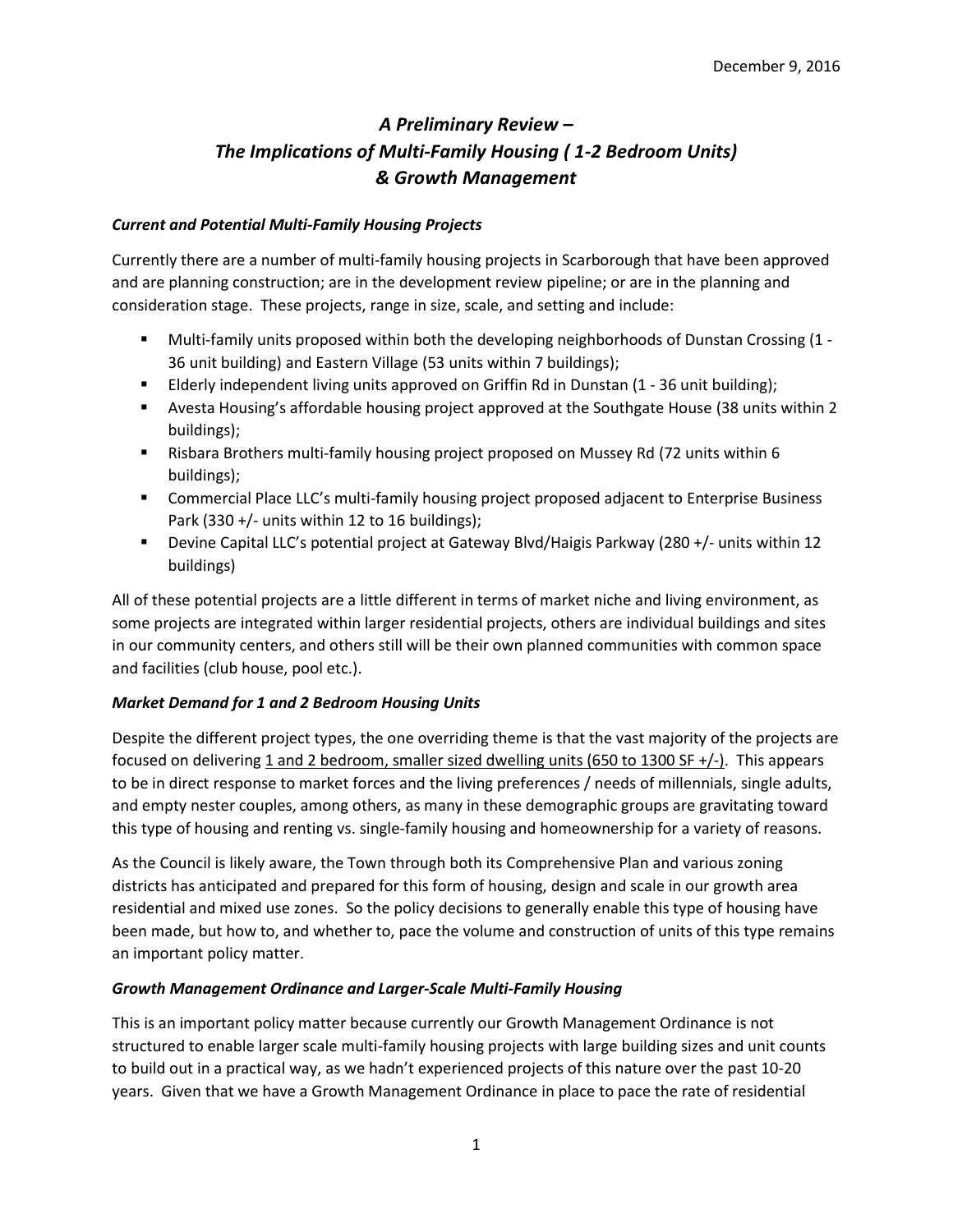growth with the Town's ability to accommodate new school-aged children in our school system and to generally plan for and maintain adequate levels of other municipal services, we feel it is important to better understand the likely demographics and municipal service demands of this type of multi-family housing as well as the potential tax value and associated revenue (as well as impact fee revenue).

To this end, we're providing this initial overview and analysis to help inform this discussion.

#### *Household Types and School Impacts*

|                                       | Nationwide | Maine  |
|---------------------------------------|------------|--------|
| Apartment Residents                   | 38,791,276 | 78,365 |
| % of Population                       | 12%        | 6%     |
| Breakdown by Household Type           |            |        |
| Single living alone or with roommates | 67.5%      | 79%    |
| <b>Single Parent</b>                  | 12.5%      | 8%     |
| Married couple no children            | 11%        | 9%     |
| Married couple with children          | 9%         | 4%     |

Above both the national and state level statistics from 2015 regarding the household make up of multifamily residents. It should be noted that these statistics include all apartment sizes which presumably range from 1, 2 and 3 bedroom units, when what are currently in the pipeline are generally 1 and 2 bedroom units.

#### *1 and 2 Bedroom Housing Units and Municipal Services*

These statistics above suggest in Maine that conservatively 10% +/- of the 1 and 2 bedroom multi-family units would have children. Further, it's likely a lower percentage would have school-aged children, as pre-school aged children are more likely in these unit types, as families with school-aged kids still generally transition to single-family homes with 2-4 bedrooms if economically feasible.

It is also important to note that the current per unit "school" impact fee for multi-family housing is \$1,080 paid at the time of building permit. So that fee is intended to help compensate for the school facility demands generated by this form of housing (to compare, the school impact fee for single-family housing is \$4,330 per unit given these units are four times as likely to have school-aged children).

So for example, a 72 unit multi-family project may contribute 7 (.10 X 72) school-aged children and will pay \$77,760 (72 x \$1080) in school impact fees. If tallied up, the 800 to 850 units of housing possible would be required to contribute \$850,000 to \$950,000 in school impact fees.

Based on this current information, it appears 1-2 bedroom multi-family housing has *relatively low demands on schools and impact fees play a key role in helping off-setting the impacts.*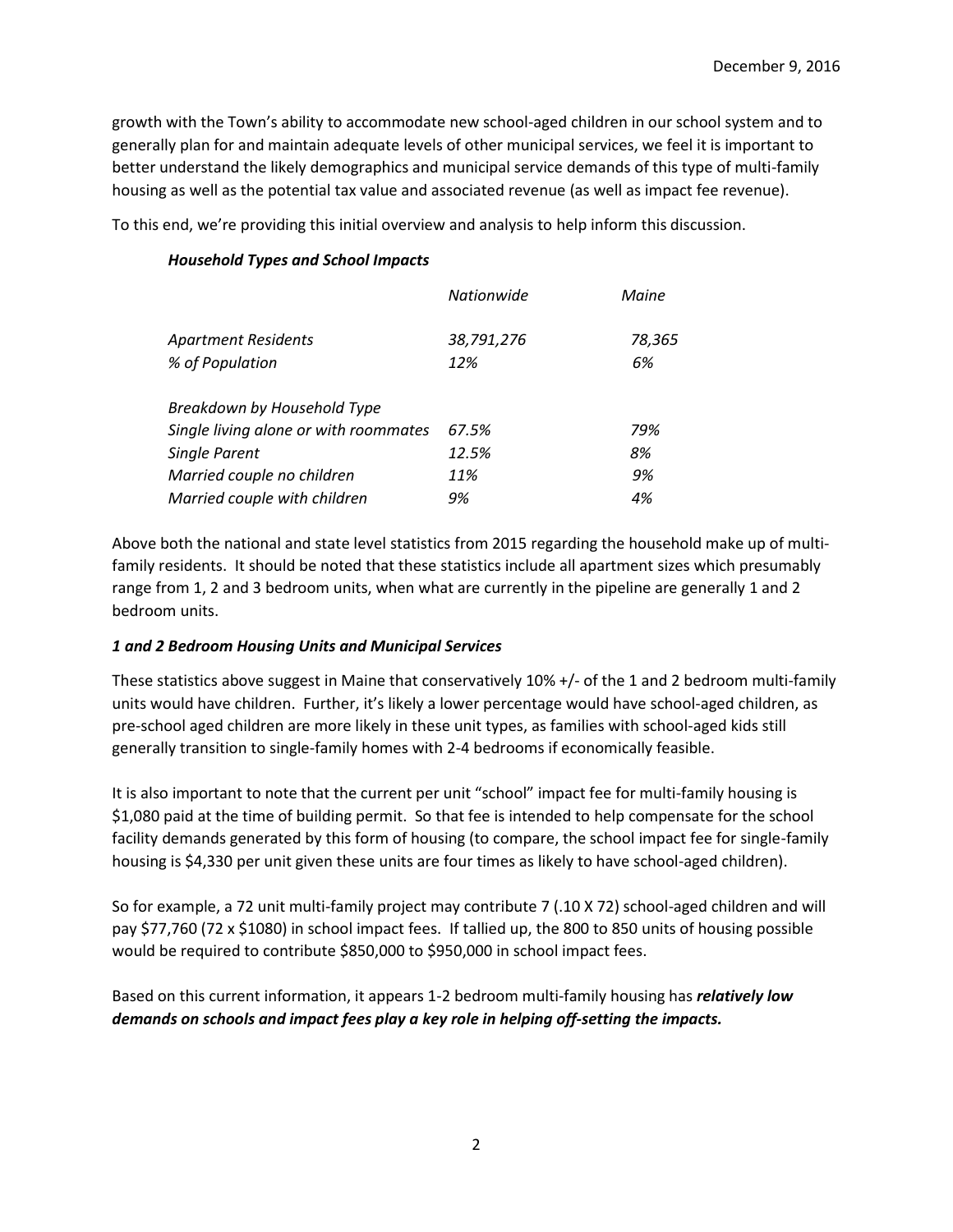#### *General Municipal Service Impacts*

**Public Works** – Multi-family housing (3 or more units per building) is generally required to privately maintain its own site infrastructure and services. So parking lots, driveways, sidewalks, landscaping, lighting and the like are almost always privately owned and maintained. This is very different than single-family neighborhoods that are served by publicly maintained streets and services, and makes multi-family housing similar to commercial properties with fairly low demands on Public Works (other than traffic and road impacts discussed below). Similarly, solid waste and recycle is also required to be handled privately and is not a cost to the Town. *Relatively low demands*

*Public Safety* **–** Public Safety includes Fire, EMS and Police. In regards to Fire safety and response, all multi-family buildings are required to have fire suppression systems (sprinklers) and are reviewed by the Department to ensure proper design for access and emergency response. Depending on the age demographic of multi-family residents, there may be an average or above average rate of EMS calls (i.e. Griffin Rd will be all elderly, others will be multigenerational). In conversations with the Police Chief, there should not be a dramatic impact or undo demand on the Police Department, though general growth in population, activity, traffic and the like cumulatively increase department demands (similar to other residential and commercial growth). We've used the existing Foxcroft and Coach Lantern developments as benchmarks for our initial analysis. *Moderate demands*

*Public Utilities (Water and Sewer)* **–** Given the densities of multi-family housing, they put greater demands (flow) on the public water and wastewater systems than lower density residential, but they are more efficient in terms of the infrastructure system (linear feet of pipe, units served etc.). Further, these utilities aren't municipally funded and in the case of the Sanitary District, they have capacity reserve fees that act as impact fees to fund future plant expansion needs based on the impacts of new development. *Demands are off-set by impact fees*

*Transportation* **–** Multi-family housing projects (like other development projects) are required to submit traffic studies and analyze and pay traffic impact fees to compensate for their impact on key intersections and road corridors in Town. Similarly, if sidewalks, crosswalks or bus shelters are planned in an area of such a project they would be expected to implement their component of the transportation improvement plan. A recent example of this is the sidewalk and new bus shelters to be installed by the Avesta Housing project. It's also worth noting that the two larger projects being considered are in locations already served by fairly robust transportation infrastructure designed to handle commercial traffic volumes, and that exhibit recent improvements made by the Town. The Planning Board will review the details, but it is likely that these projects won't need to make significant off-site improvements, but rather will pay impact fees to be applied to our existing debt service for this infrastructure. *Demands offset by impact fees and off-site improvements*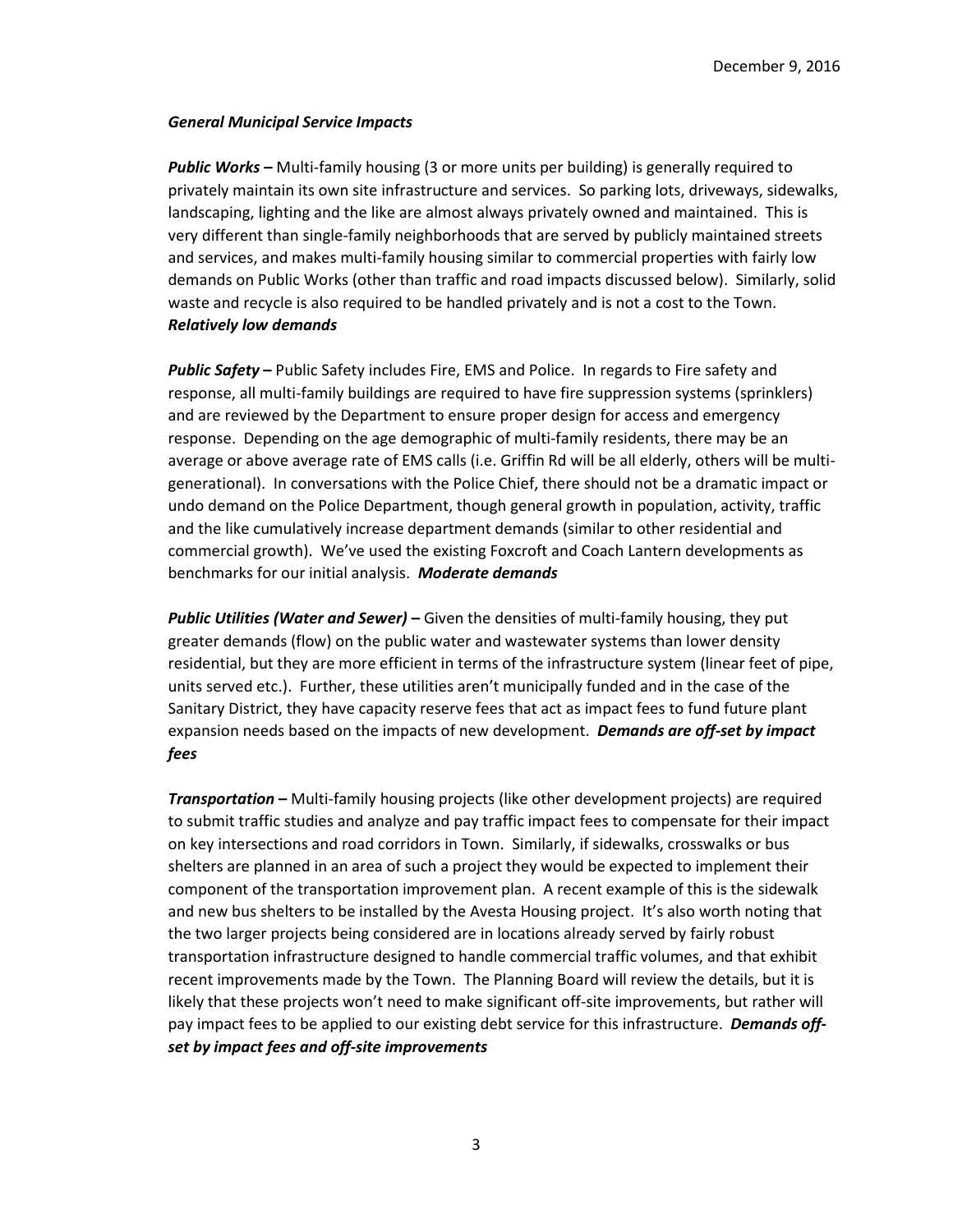*Community Services (Parks and Recreation)* **–** Currently new dwellings in subdivisions are required to pay a contribution toward future Town parks and recreational amenities, unless provisions are made with the project for open space, trails or active park areas. This will need be looked at closely by the Planning Board during development review to determine if contributions are necessary or if adequate provisions have been made for outdoor recreational space within the project. *Demands and needs reviewed by the Planning Board, impact fees can be used*

#### *Property / Project Value of Contemporary Multi-Family Development*

The exact property tax value of these multi-family housing projects will vary by development, depending on the specific target market. Some projects will have 8-12 units per building and others will have 20-28 units per building. Some will have higher end exterior and interior finishes than others and the locations and settings (and their value) will vary. Based on information from recent sales and from local developer input, it appears the market value per multifamily rental unit will likely be between \$90,000 and \$150,000.

If the market value is used to project taxable value, a 300-unit project, may generate between \$27 million and \$45 million in taxable value, generating property taxes ranging from \$429,000 to \$716,400 annually. (Please note that these are guestimates based on sample projects and anecdotal research). For comparison, the recently developed retail site at Scarborough Gallery (the Home Goods, Marshalls, Bobs Furniture site) is currently valued at \$12.6 million. The Gateway Shoppes Plaza (the Cabelas site) is valued at \$30.3 Million.

#### *Multi-Family Development as a Catalyst for Economic Development*

We cannot talk about the impacts of multi-family development without discussing its role as a catalyst for economic development. Two of the larger potential projects are in the Haigis Parkway Zone (HPZ), which we have traditionally thought of as commercial growth area. As noted previously, the zone already allows for multifamily housing. In many respects, the HPZ is a good location for larger scale projects, since they are isolated from established lower density neighborhoods.

As the SEDCO Board and the Long Range Planning Committee discussed in a June 2016 workshop, the future of office development is NOT in one dimensional business parks. The new breed of office dwelling companies want to be connected to the community and integrated within mixed use areas with life and activity. They want restaurants, residents, walking trails etc. Basically, they are looking for amenities the way home owners evaluate their neighborhood.

We've heard directly from prospects that while Haigis Parkway has great logistics, it's missing that element of being part of the larger community. It feels isolated. The addition of multifamily housing to Haigis could stimulate a mixed-use approach to the corridor, making it more attractive to office, retail and other commercial users.